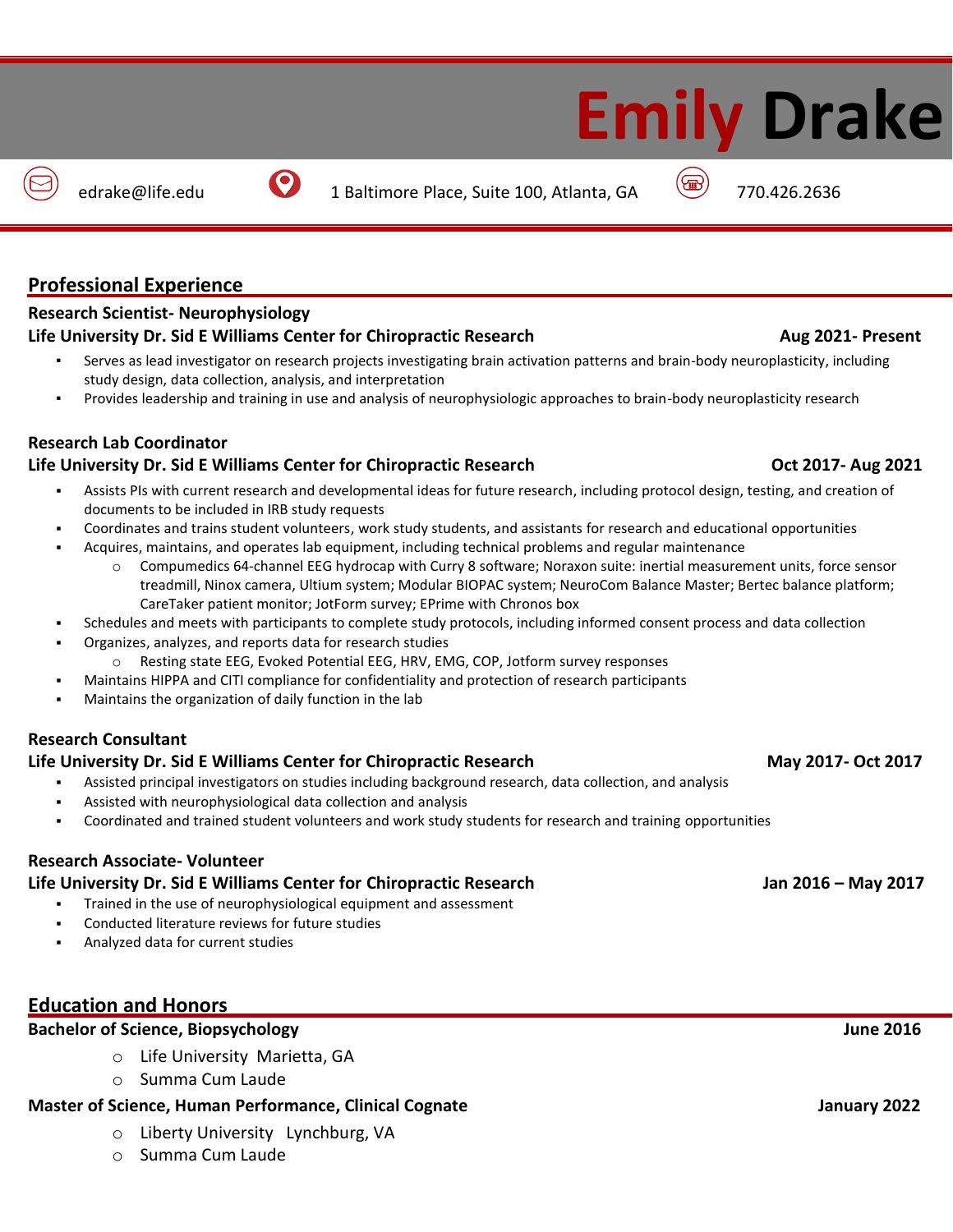# **Certification and Continuing Education**

Introduction to Clinical Neurology by University of California, San Francisco on Coursera Apr 2019 ▪ Understanding Clinical Research: Behind the Statistics by University of Cape Town on Coursera Apr 2019 The Brain and Space by Duke University on Coursera May 2019 May 2019 **Example 3** and the Support Aug 2019 **Aug 2019 Aug 2019 •** Medical Neuroscience by Duke University on Coursera Feb 2020 **Feb 2020** 

# **Conference Presentations**

- Sullivan S, Drake E, Tuttle D, Hosek R, Youkey R. The effects of whole-body rotation on brain function as measured by quantitative electroencephalography. Association of Chiropractic Colleges/ Research Agenda Conference. 2018. Platform. Proceedings in J Chiropr Education 2018;32 (1):65.
- Seckington A, Sullivan S, Drake E. Sensory integration therapy utilizing the SAVE Program: A case report of a post-concussive adult. Association of Chiropractic Colleges/ Research Agenda Conference. 2018. Poster. Proceedings in J Chiropr Education 2018;32 (1):78.
- **Drake E**, Seckington A, Sullivan S. Case report of an adult with prior concussions utilizing sensory integration therapy with the SAVE program: A follow up. Association of Chiropractic Colleges/ Research Agenda Conference. 2019. Platform. Proceedings in J Chiropr Education 2019;33 (1):56.
- Kuyinu E, Sullivan S, Longyear M, **Drake E**, Lawrence P. Case report of an adult patient with self-reported symptoms of attention deficit hyperactivity disorder (ADHD) receiving multimodal Applied Clinical Neuroscience care. Association of Chiropractic Colleges/ Research Agenda Conference. 2019. Poster. Proceedings in J Chiropr Education 2019;33 (1):75.
- Sullivan S, Marshall R, Tuttle D, Drake E, Hosek R, Hochman J. Changes over time in effective neural connectivity following a chiropractic adjustment. Association of Chiropractic Colleges/ Research Agenda Conference. 2019. Platform. Proceedings in J Chiropr Education 2019;33 (1):66.
- **Drake E**, Vettraino M, Sullivan S, Hosek R, Longyear M, Russell B, Behrens S, Yamlikha S. Comparison of the effects of ergonomic chair design on videonystagmography and cognitive performance. Association of Chiropractic Colleges/ Research Agenda Conference. 2020. Poster. Proceedings in J Chiropr Education 2020;34 (1):94.
- Sullivan S, Russell B, Hosek R, Owens Jr E, Seckington A, Drake E. A model for chiropractic research designated to move the healthcare dialogue toward a development-of-health model. Association of Chiropractic Colleges/ Research Agenda Conference. 2020. Poster. Proceedings in J Chiropr Education 2020;34 (1):102.
- Sullivan S, **Drake E**, Neff S, Champagne M, Seckington A. A survey of the effects of the SARS-CoV-2 pandemic on chiropractic practice in the state of Georgia. Association of Chiropractic Colleges/ Research Agenda Conference. 2021. Platform. Proceedings in J Chiropr Education 2021;35 (1):88.